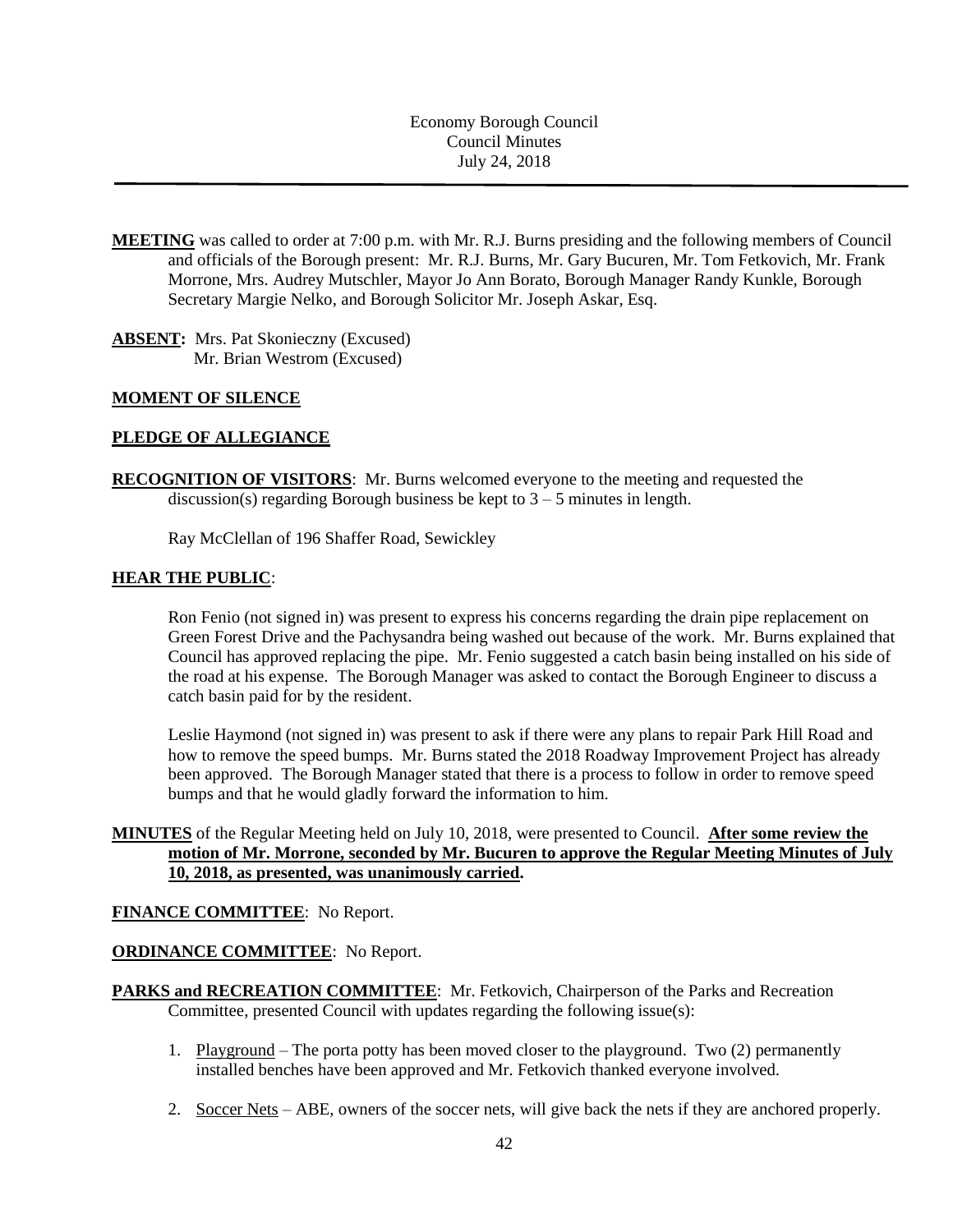- 3. Walk the Parks A list of miscellaneous items that need addressed at the parks is being worked on.
- 4. Swing Set The Borough Manger stated that the swing set is being worked on, the main part is up, and it should be done soon.
- 5. Pickleball Equipment Rental(s) The pickleball equipment has been rented three (3) times so far.

Mr. Fetkovich stated that a letter, dated July 12, 2018, was received from Mr. & Mrs. Bill Owens acknowledging that the summer help needs congratulated for working hard and doing an excellent job this year.

## **PROPERTY and BUILDING COMMITTEE**: Mr. Morrone, Chairperson of the Property and Building Committee, presented Council with information regarding the following issue(s):

- 1. Economy Way Pedestal Repair The electrical pedestal on Economy Way was damaged in a vehicle accident. Members of Council discussed the ownership, whether it is covered by insurance and that it is a safety issue. The Borough Manager was asked to follow up with the insurance company. **After some review and discussion, the motion of Mr. Morrone, seconded by Mr. Bucuren, contingent upon it not being covered by our insurance company, to go ahead to move forward in hiring Yates Electric to perform the services in an amount not to exceed \$7,400.00 was unanimously carried.**
- 2. Public Works Department Roof The Borough Manager has contacted several companies for quotes on replacing the roof but has found that most of the companies are booked. Members of Council discussed the bid requirements, possibly doing the main roof first then the over hangs and possibly including exterior updates/repairs to the building.

# **PUBLIC SAFETY COMMITTEE**: No Report.

**PUBLIC WORKS (PW) COMMITTEE**: Mr. Burns, Chairperson of the Public Works Committee, presented Council with an overview of items that the Public Works Department has completed. After some review, this report was ordered received and filed.

Mrs. Mutschler questioned whether there is a policy/procedure for drug and alcohol testing for employees who are involved in an accident and/or for Worker's Compensation. The Borough Manager stated that there is a federal law for drug testing and yes, there should be a drug and alcohol policy/procedure for employees.

**MAYOR'S REPORT**: Mayor Borato presented Council with updates regarding the following issues:

1. Disposal of Police Interceptor – The 2010 Crown Victoria is ready for disposal. **After some review and discussion, the motion of Mr. Morrone, seconded by Mrs. Mutschler to send the 2010 Crown Victoria to auction with 422 Sales was unanimously carried.**

Mr. Bucuren asked if the parts were ok'd to go with the truck when it is taken to 422 Sales for auction. The Borough Manager stated that he will have an answer for you by the next regular scheduled meeting.

2. Heart and Lung Policy – Before this matter is brought to Council for a vote, it needs to go before the bargaining unit.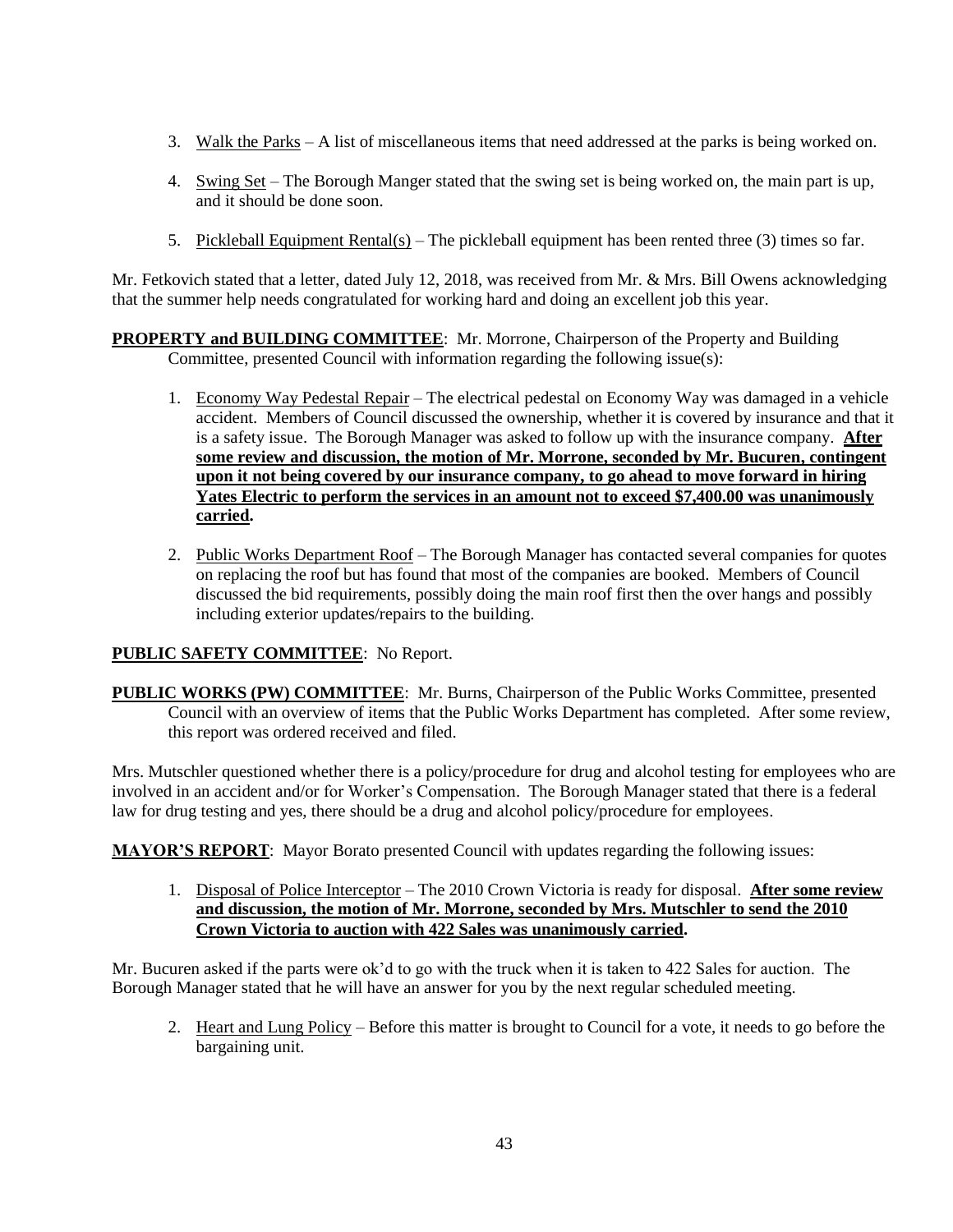- 3. Custodian Position As a reminder, the new hire will have to undergo a background check from the police department and be finger printed in order to clean in the police department. The Borough Manager stated that the office has not received any applications as of yet.
- **SOLICITOR'S REPORT**: The Borough Solicitor presented Council with updates regarding the following issue(s):
	- 1. Public Works Contract A proposed contract for the Public Works Department with the effective dates of January 01, 2018 through December 31, 2021 was presented to Council for their approval. The Borough Solicitor recommends executing the contract. **After some review and discussion, the motion of Mr. Morrone, seconded by Mr. Fetkovich to accept the Public Works contract was unanimously carried, with the exception of Mr. Bucuren who recused himself due to his brother works in the department.**

Mrs. Mutschler asked if Council is looking to hire a full-time employee to the Public Works Department. After some discussion, it was recommended that this matter be discussed under New Business.

- 2. Ambridge Water Authority (AWA) Fire Hydrant Agreement No update at this time.
- 3. Heart and Lung Policy This matter was discussed during the Mayor's Report.
- 4. Time Clocks No update at this time.

### **ENGINEER'S REPORT** – No Report.

#### **OLD BUSINESS**:

- 1. Non-organized Employee Pay This matter was not discussed.
- 2. Personnel Handbook Update The Borough Solicitor stated that this is being worked on with ADP.
- 3. Personnel Committee Objectives This matter was not discussed.
- 4. Borough Building and Public Works Department Video Cameras The Borough Manager stated that another security company will be submitting a quote.
- 5. Police Department Excess Tires The Borough Manager stated that he has received information on the tires and now he can attempt to sell them.
- 6. Custodian Position The ad is scheduled for the July 18, 2018 and July 22, 2018, issues of the Beaver County Times.
- 7. Fee Resolution This matter is on hold.

Mrs. Mutschler asked if the resolution to appoint an alternate to the Zoning Hearing Board is being done and under that same ordinance, the Zoning Hearing Board is supposed to submit a yearend report outlining the hearings for that year. The Borough Manager was asked to check into the report(s) and forward a copy to Council.

Mr. Burns stated that a letter, dated July 5, 2018, was received from the Senior Citizens of Economy Borough Group thanking Council for their generous donation.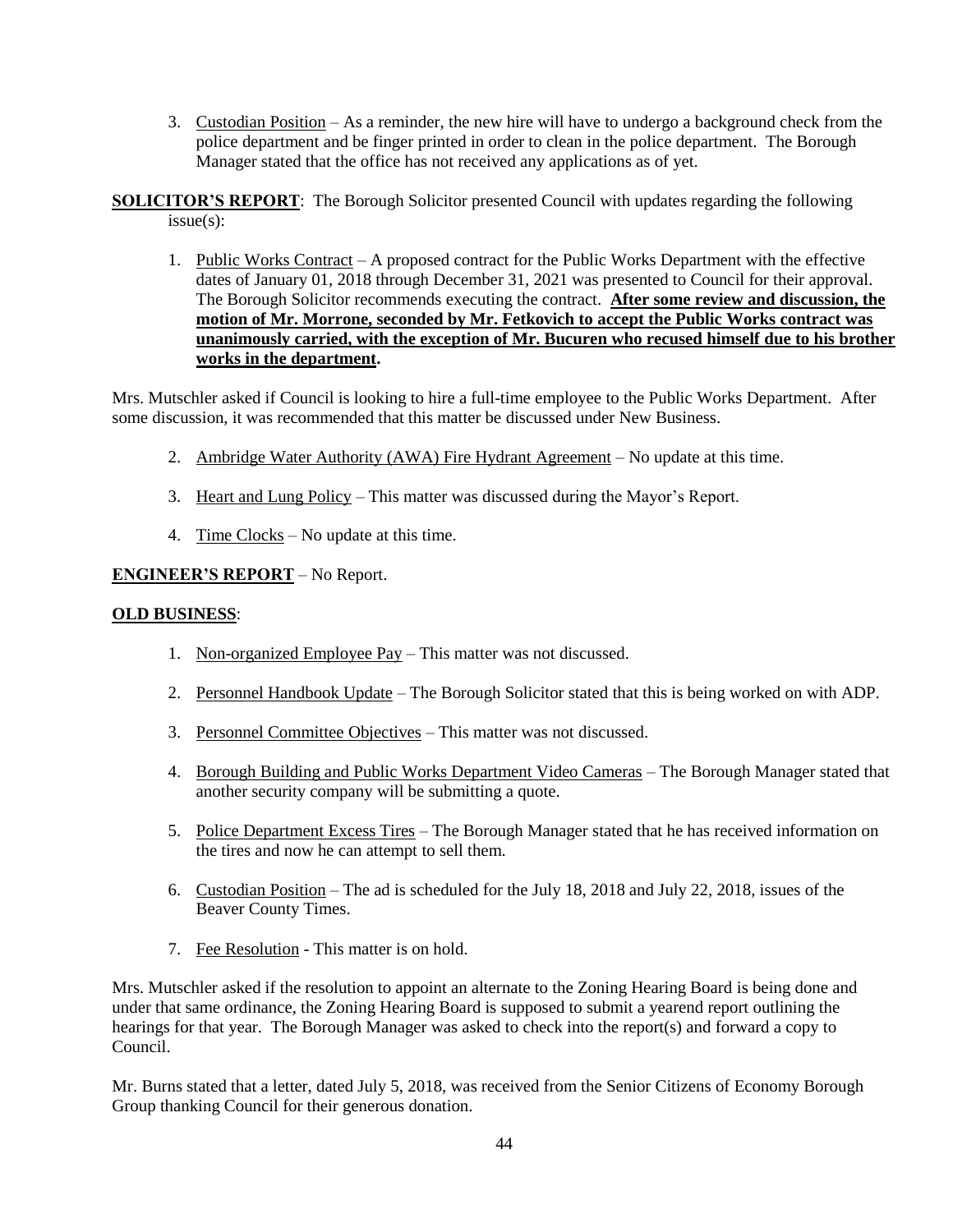Mr. Burns stated that the Ambridge Water Authority has not been maintaining the fire hydrants. The Borough Manager stated that a maintenance report has been received for the second  $(2<sup>nd</sup>)$  quarter of the year. Members of Council discussed what should be on the report, if maintenance is not being done then payment should not be made and that someone was supposed to watch the hydrant maintenance work being done. The Borough Manager stated that he forwarded an electronic copy of the report received to Council and that he will supply a hard copy to Council as well.

# **NEW BUSINESS**:

- 1. Public Works Full-time Hiring Members of Council discussed concerns regarding hiring a new employee prior to having an executed Public Works Contract and whether a current part-time employee being hired to full-time would require another drug/alcohol testing. **After some review and discussion, the motion of Mrs. Mutschler, seconded by Mr. Fetkovich to hire Alex Dietz to a full-time position with the Public Works Department effective July 30, 2018, was unanimously carried.**
- 2. Northern Lights Shopping Center (NLSC) Violations Mrs. Mutschler asked if there were any updates regarding NLSC. The Borough Manager stated that the owners have not reached out directly but that he is aware that the sewer lines are being worked on for the buildings along Route 65. Members of Council discussed fencing concerns. Mrs. Mutschler asked if Council would be getting a monthly report from the Code Enforcement Office as was done in the past. The Borough Manager and Assistant Code Enforcement Officer stated that a report was not discussed but can certainly be provided. The Assistant Code Enforcement Officer stated that the Borough Manager and the Borough Secretary has really been helping him and that things are going well.
- 3. Heart and Lung Request The Borough Manager stated that a request for Heart and Lung has been received. The Borough Manager approved the request and no appeal is expected.

The Borough Solicitor left the meeting at this time. (7:55)

4. Beaver County Waste Management (BCWM) Issue – The Borough Manager received a phone call from the BCWM regarding the contamination of recent dumpster loads from our yard waste site. The Borough Manager stated that a camera for this site has been approved but not ordered because of overall discussions regarding proposed security system(s). The Borough Manager was instructed to contact the Chief to discuss the installation of the camera.

### **OTHER BUSINESS**: None

There being no further business, the motion of Mrs. Mutschler, seconded by Mr. Morrone to adjourn the meeting at 7:59 p.m. was unanimously carried.

> Margie L. Nelko Borough Secretary

Randy Kunkle Borough Manager